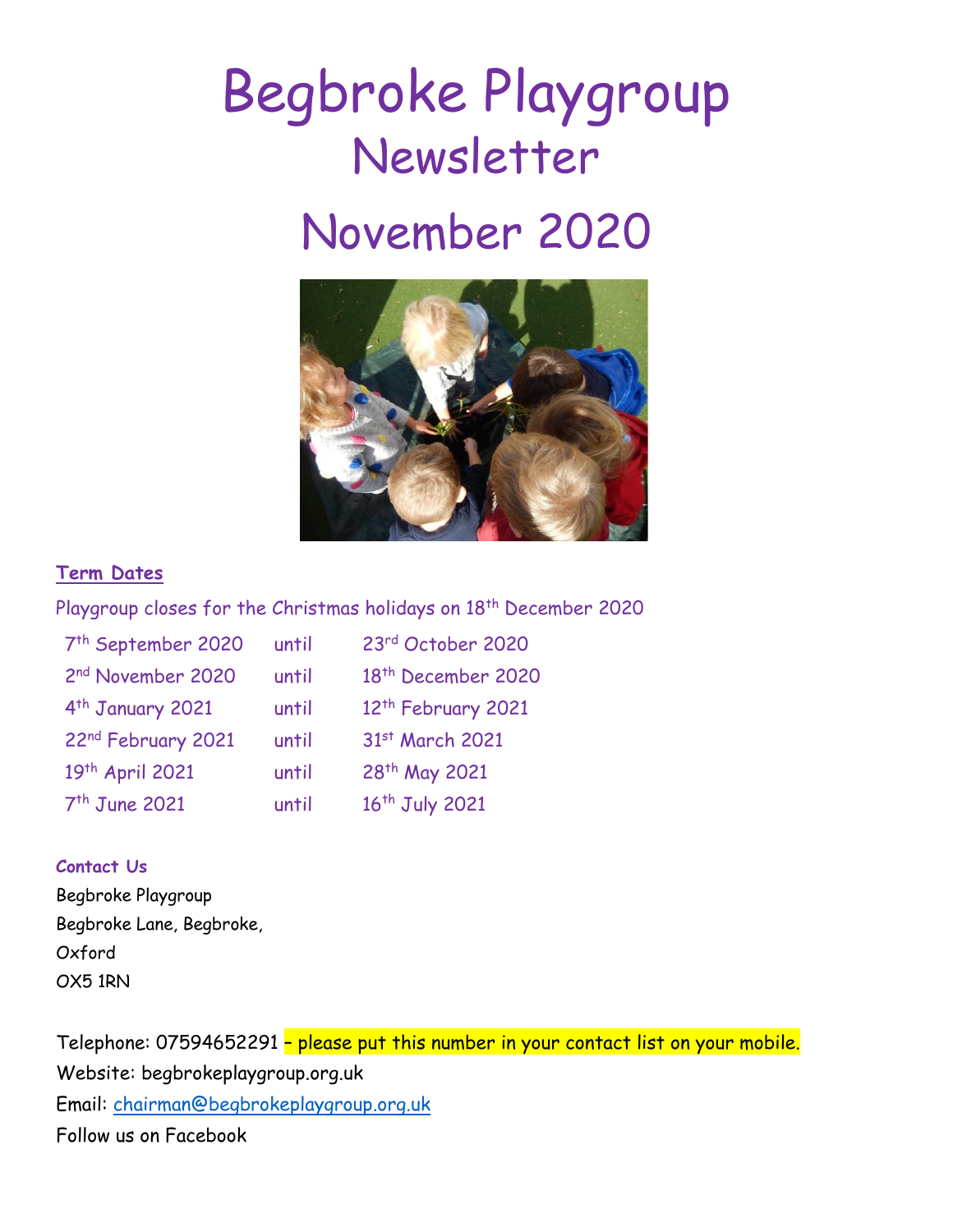## **Welcome**

Welcome to Oscar and Frank who join us this term. We hope you enjoy your time with us.

# **Nativity**

Due to the current climate we have decided to record the children performing their Nativity Play. They are practicing daily, you may have noticed!!, and getting on really well. More information to follow.

# **Planning**

As a setting we constantly look at our environment and how we provide for the children. We are in the process of changing the way that we plan to embrace Planning in the Moment PITM. This involves less paperwork for staff and frees us to interact even more with the children. This does not mean that the children's development/education will suffer. PITM involves us creating an enabling environment and allowing the children to fully choose how, when and where they learn, and we as staff will continue to engage with the children planning immediately from our interactions with them and taking opportunities to 'teach' as appropriate. We will be creating an enabling environment for play while sprinkling those higher-level skills over their play. This follows on from us over the last few months planning in advance less and taking our cues from the children more. Play is so powerful!

# **Key Person and Buddies**

Our key person approach is still in place and all children have a key person, and buddy who would take over if a key person were off. If you do not know your child's key person or buddy please ask when dropping off or collecting and a member of staff will let you know.

# **School Applications**

Applications can now be made online for reception 2021/22 entry for children born between  $1<sup>st</sup>$ September 2016 and 31<sup>st</sup> August 2017 inclusive. Parents and Carers have until 15<sup>th</sup> January 2021 to apply and can do so at [www.oxfordshire.gov.uk/primaryadmissions](http://www.oxfordshire.gov.uk/primaryadmissions)

Ideally any applications should be made online. It is quick and secure. A paper form is available for those unable to apply online.

For more information please go to the link above or call 0345 2412487.

## **Easy fundraising/Amazon Smile**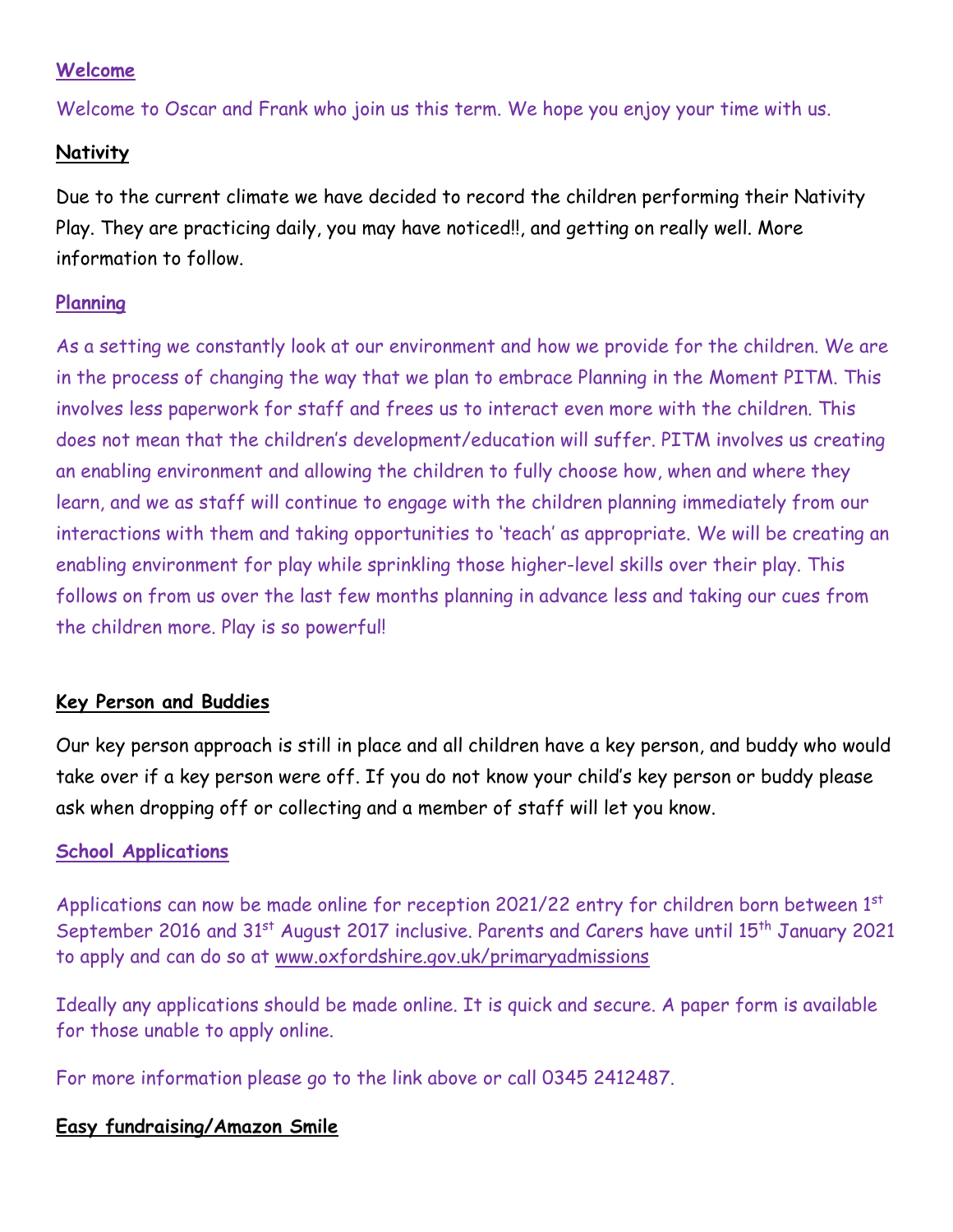In the current climate we are unable to fundraise in our normal ways. You can support Begbroke playgroup by shopping through easy fundraising and Amazon smile. Each eligible purchase generates a small donation to Begbroke playgroup with no extra cost to yourself. Win win situation.

Please support Begbroke Playgroup on #easyfundraising, you can raise FREE donations when you shop online with over 4,300 retailers. In the lead up to Christmas, it's the easiest time of the year to support them! It's simple and only takes 2 minutes to sign up! Plus, once you have raised your first £5, easyfundraising will match it! Sign up now: [https://www.easyfundraising.org.uk/causes/begbrokeplaygroup/?invite=BLU02S&referral](https://www.easyfundraising.org.uk/causes/begbrokeplaygroup/?invite=BLU02S&referral-campaign=s2s&utm_source=refmailshare)[campaign=s2s&utm\\_source=refmailshare](https://www.easyfundraising.org.uk/causes/begbrokeplaygroup/?invite=BLU02S&referral-campaign=s2s&utm_source=refmailshare)

#### **amazonsmile.co.uk"**

## Drop off and Pick up

Pick up and drop off will be at the front door, we will take one child at a time, take their bags/lunchbox and you can say goodbye. We will shut the door and help that child wash their hands and then take the child into the main room. We will then come back to the door to collect the next child and start the process again. We appreciate this will take more time, but we must ensure that children and staff are protected from risk as much as possible. Social distancing markers are in place to assist parents while waiting to drop off or collect.

We are asking everyone to ensure they are on time for collecting their child; in order to open playgroup and keep the children safe we have a large amount of cleaning to be done every day and this can only be done once the children have all left for the day.

## **Car Park**

Please can we remember to be careful when driving into the village hall car park. Due to social distancing waiting parents and children may need to wait into the car park, alternatively please wait in your car until there is space in the garden. On the same note please make sure your children are NOT running around in the car park when dropping off and picking up, thank you.

#### Spare Clothes

Please could you provide your child with a bag containing a complete change of clothes, sun hat and sun cream. Nappies and wipes if required. Outdoor play is an essential part of our day therefore please provide a waterproof coat for your child we do go outdoors even in the rain.

#### Lunch boxes

Please provide your child with a named lunch box which includes a named drink, we need the lunch box clearly named. We provide fresh water in bottles throughout the day, but children enjoy their own drinks for lunch, named please, this could be any juice, milk or squash avoiding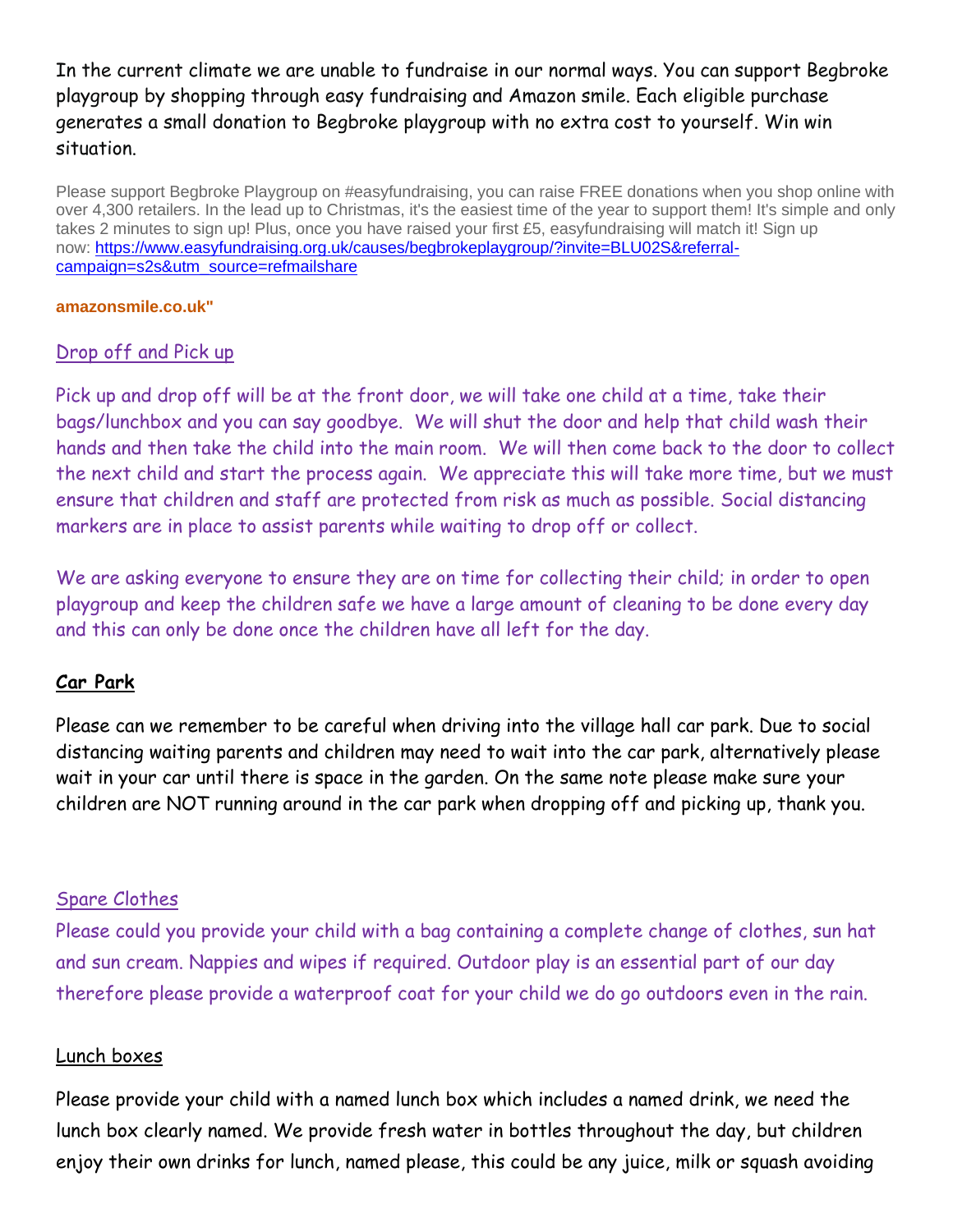fizzy drinks. We do have a microwave in the kitchen so if you would like your child to have a hot meal for lunch that is no problem, i.e. pasta, soups, noodles or potatoes etc.

Your child's lunch box should have a least one portion of fruit or vegetables, a small treat but NO sweets, to promote healthy eating habits. We are promoting oral health and will encourage the children in this.

## **Committee**

Begbroke playgroup is run by our fabulous and hard-working volunteer committee chaired by Kate Bye. We have a treasurer Martin who has been in place for 11 years and he now needs to come off as a matter of urgency. Could you help? The committee are looking to outsource the payroll. If you can spare 1 evening a term to help and support the playgroup as treasurer or as a committee member please contact Kate on [kate.bye@aol.com](mailto:kate.bye@aol.com)

Without our lovely committee we would be unable to run. Full support and handover.

## **Grant**

I received this email and thought I would pass it on in case anyone you know is struggling:

Dear EY Manager,

I am writing to make you aware of emergency assistance for families in financial hardship. You might know of children at your setting whose families are struggling to purchase food and essential supplies, and could be eligible for this support.

Citizens Advice can allocate supermarket vouchers to eligible families. The maximum value is **£250 per family**. Cherwell District Council has financed this scheme using the '*DEFRA Local Authority Emergency Assistance Grant for Food and Essential Supplies*'

To be eligible, the person requesting a **Covid-19 Hardship Grant** must be:

- a resident in Cherwell district and over the age of 18
- struggling to afford food or essential supplies due to the current Covid-19 situation.

A Citizens Advice advisor will talk to the person requesting the **Covid-19 Hardship Grant** about their benefits /finances and see if there is any way to improve their financial situation or if they have other advice needs. Unless an immediate solution is found to resolve the hardship, the client will be sent the supermarket voucher.

If you know of families that are in need of **immediate relief** and struggling to afford food or other essential supplies due to the Covid-19 situation, please put them in touch with Citizens Advice North Oxfordshire:

Banbury - 01295 221448